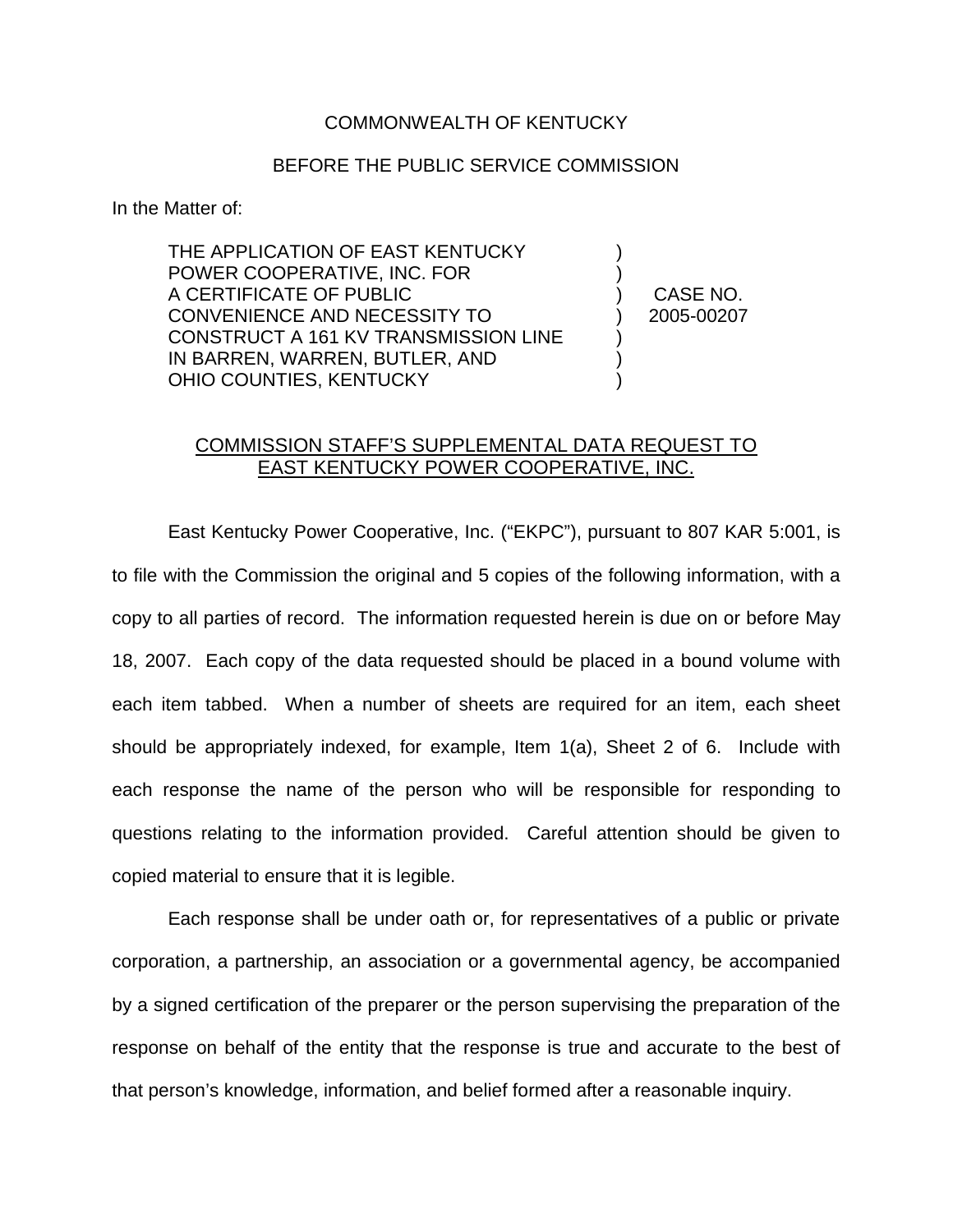EKPC shall make timely amendment to any prior response if it obtains information upon the basis of which it knows that the response was incorrect when made or, though correct when made, is now incorrect in any material respect. For any request to which EKPC fails to furnish all or part of the requested information, EKPC shall provide a written explanation of the specific grounds for its failure to furnish.

Careful attention shall be given to copied material to ensure its legibility. When the requested information has been previously provided in this proceeding in the requested format, reference may be made to the specific location of that information in responding to this request. When applicable, the requested information shall be provided for total company operations and jurisdictional operations, separately.

1. Provide a copy of each easement EKPC has obtained, as of the date of receipt of this data request, relating to the construction of the northernmost 13 miles of the transmission line which was authorized by Order of the Commission issued in the above-styled case on October 31, 2005, i.e., that portion of the transmission line proposed to run from Big Rivers' Wilson Station to an existing Big Rivers transmission line south of the Green River (Paradise to New Hardin line).

2. Provide a copy of the map which EKPC brought to and displayed at the April 12, 2007 informal conference, showing the proposed route of the northernmost 13 miles of the transmission line.

3. In light of Warren Rural Electric Cooperative Corporation's ("WRECC") decision in December 2006 to terminate its agreements with EKPC for future power supply and to return to a power supply arrangement with the Tennessee Valley

-2- Case No. 2005-00207